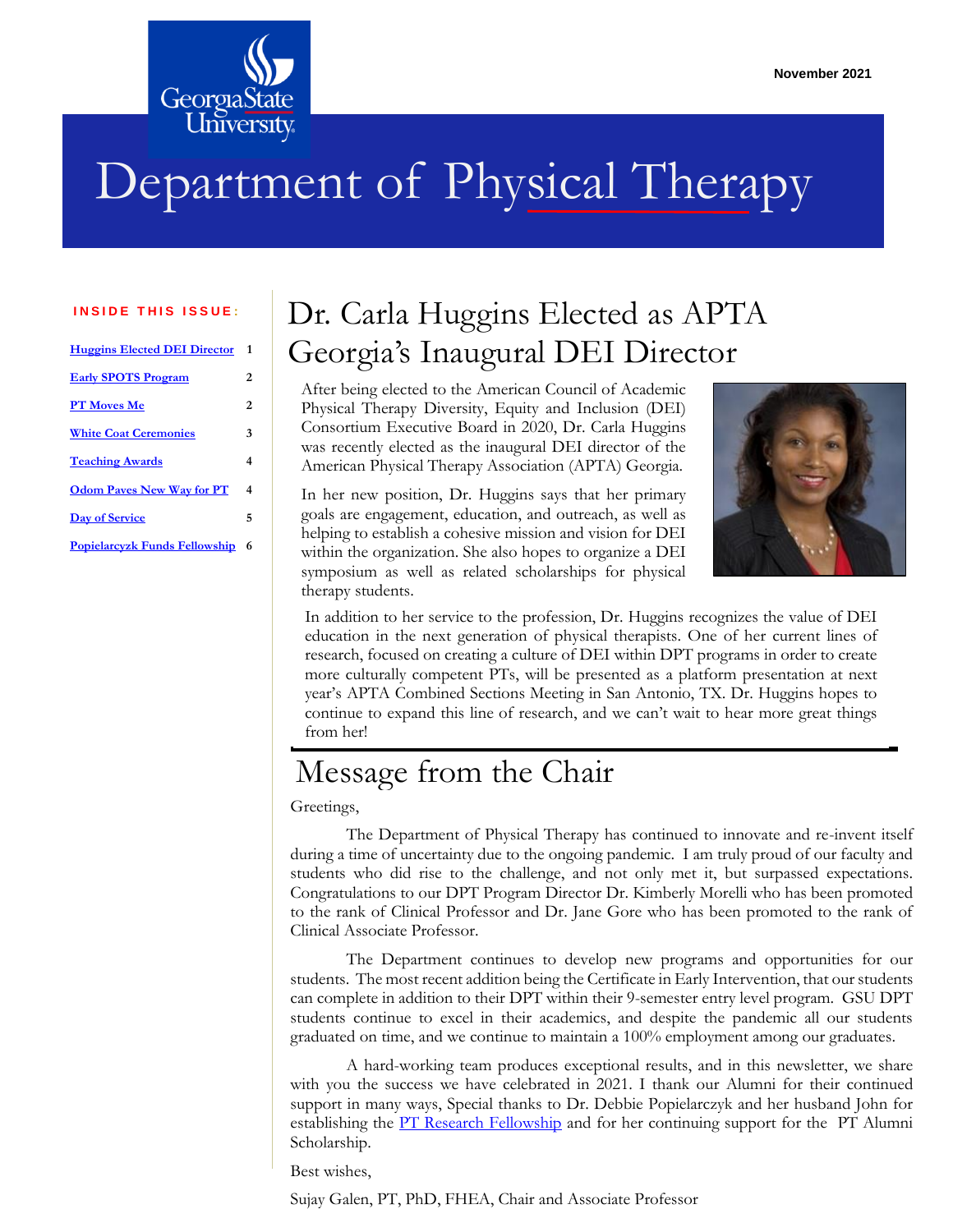## <span id="page-1-0"></span>Spotlight on the "Early SPOTS" Program with Dr. Yu-Ping Chen

Associate Professor Dr. Yu-Ping Chen is the subject area lead researcher on the newly established Early Speech, Physical, and Occupational Therapy Services (Early SPOTS) interdisciplinary personnel preparation program. Directed by Dr. Emily Graybill in the School of Public Health, Early SPOTS is a collaborative effort between multiple departments at Georgia State that aims to address a shortage of Early Intervention (EI) services providers in Georgia.

The first cohort of four third year DPT students pursuing a certification in EI just started the program in August of 2021 and will complete their training in May of 2022. A future goal for the program includes expanding this training to prepare more future pediatric therapists to work in the EI field.



#### *PT Moves Me!*

*In 2021, the APTA launched its "PT Moves Me" campaign which focuses on "*providing resources that support recruitment of the next generation of physical therapists." It also seeks to "increase diversity, equity, and inclusion within the profession of physical therapy by helping chapters and academic programs focus their community outreach efforts on diverse populations of K-16 students nationwide."

## <span id="page-1-1"></span>Student Ambassador Jessica Brown Helps Others Learn Why "PT Moves Me"

When APTA's newly launched "PT Moves Me" campaign sought out student ambassadors, second year DPT student Jessica Brown immediately volunteered. The goals of PTMM are "near and dear to [her] heart," she said. "I am a minority student in a DPT program whose journey to get into PT was not as simple as others. I was denied from PT school 3 times simply due to my lack of understanding of the requirements and underestimating how rigorous the application process is."

The goals of PTMM are critically important, says Brown. "When looking at statistics of 2019 applicant, only 6.7% of applicants were African American and only 4.87% were accepted into programs. There is some discrepancy between those students applying to DPT programs and those who are accepted into a program. This ultimately decreases the amount of diversity of the profession; if students are not getting into school, the profession will continue to lack diverse clinicians."

Brown hopes to continue her leadership and mentorship efforts throughout her studies and after graduation. "I would not be where I am today without…mentors in my life, she says. "I've made it my goal to lift others as I climb."

### Dr. Gordon Warren Receives DOD Grant



Distinguished University Professor Dr. Gordon Warren is part of a team recently awarded a \$1.5M grant from the US Department of Defense for their project "Regenerative Rehabilitation Solutions to Improve Functional Limitations and Plasticity Following Volumetric Muscle Loss."

The study is being led by Dr. Sarah Greising from the University of Minnesota and will take place over the next 4 years.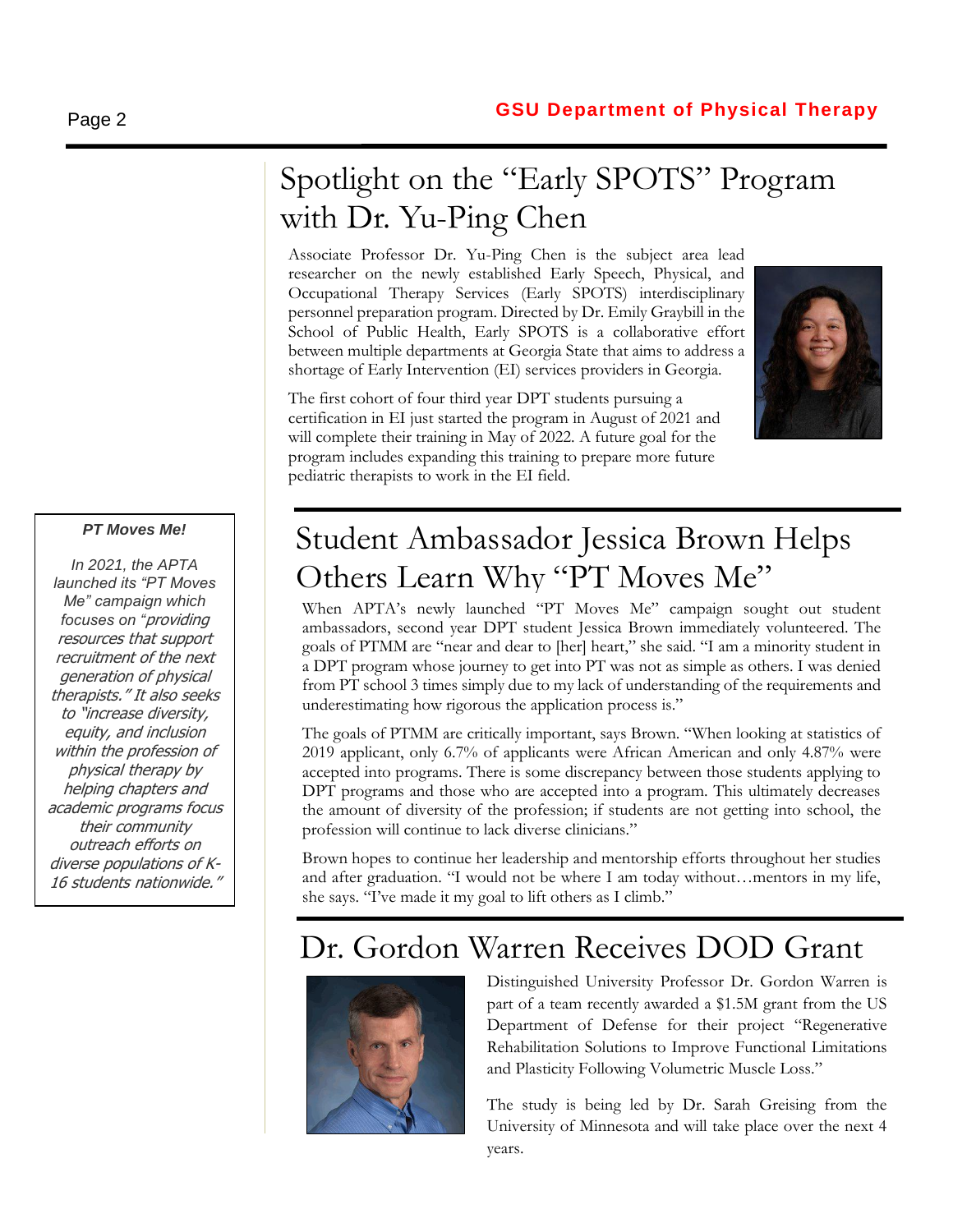### **GSU Department of Physical Therapy Page 3**

### <span id="page-2-0"></span>DPT Class of 2023 and Class of 2024 Participate in White Coat Ceremonies

This year the department was excited to hold White Coat ceremonies for TWO of its student cohorts! White Coat ceremonies are a special occasion that officially marks the new students' entry into their clinical studies. In addition to speeches from classmates and faculty, the students were presented with their white coats by Dr. Carla Huggins, Dr. Kimberly Morelli, and Dr. Sujay Galen.

In March, a belated White Coat ceremony was held for the Class of 2023. Although this event usually occurs in the fall, the COVID-19 pandemic required a postponement of the celebration. The faculty and staff were so excited to finally get to recognize the Class of 2023 with their white coats!

Shortly thereafter, in September, the Class of 2024 were presented with their white coats in a similar ceremony. Although the students' family and friends could only attend virtually, it was still a time of celebration for faculty, staff, and all three cohorts of DPT students. Congratulations, Class of 2023 and Class of 2024!







# Dr. Gena Priest Collaborating on New R-21 Grant to Study Early Intervention in At-



Risk Infants <sub>Dr. Gena</sub> Priest, Clinical Assistant Professor, will serve as a co-investigator on a newly funded NIH grant titled "Role of early motor experience in infants with Down syndrome." Principle investigators Dr. Jianhua Wu, from the department of Kinesiology and Health, and Dr. Seyda Ozcaliskan, from the department of Psychology, will lead the study, which seeks to examine the effects of treadmill walking and training with Velcro mittens on the motor, cognitive, and language development of infants with Down syndrome.

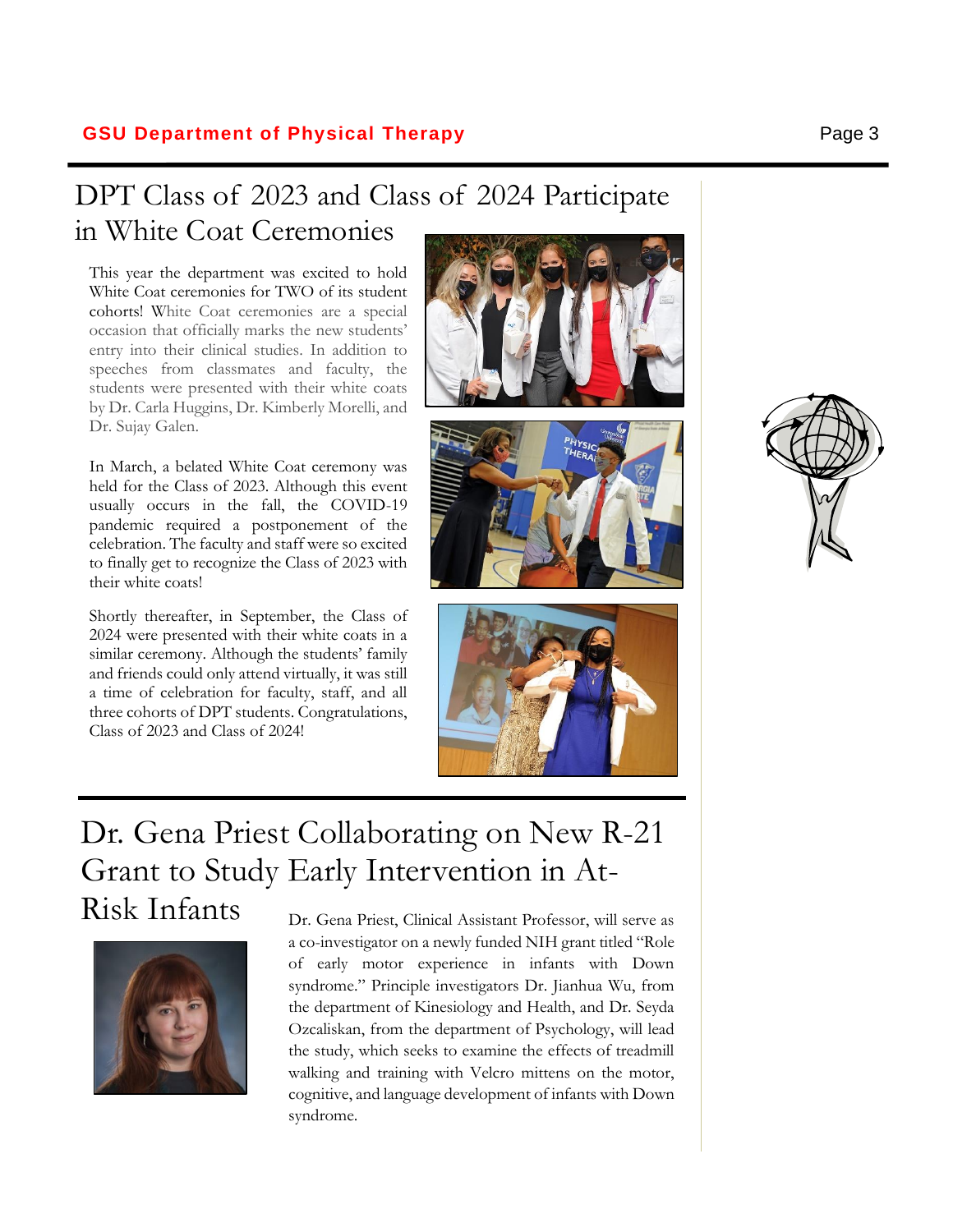### <span id="page-3-0"></span>Two DPT Faculty Receive Teaching Awards





The department of Physical Therapy is proud that the Lewis College Teaching Excellence Award has gone to our faculty members for two years in a row!

In 2020, Clinical Professor Dr. Kimberly Morelli won the award for her proposal "Addition of virtual reality for student learning of human gross anatomy."

This year, Clinical Associate Professor Dr. Jodan Garcia continued the tradition! With his proposal, "The Role of Pain Neuroscience Education in Education Curricula," Dr. Garcia hopes to "improve our student's ability to evaluate and manage patient's population with chronic pain, focusing on their functional progression to promote improved therapeutic alliance"

Congratulations, Dr. Morelli and Dr. Garcia, and thank you for all you do for our students!

### <span id="page-3-1"></span>Alumnus Dr. David Odom Leads the Way on Paving a New Path for PT

Dr. David Odom, DPT, CSCS has come a long way since he graduated from Georgia State's DPT program in 2010. He began his career working in a traditional outpatient orthopedic setting, but his talents for helping clients reach their maximum potential quickly led to him working with professional athletes, dancers, and performers all over the world.

When asked what he most wants to share with current students and new grads, he said "PT needs an overhaul, and it is up to us to change the way PT works within healthcare. I would like students to know there are other options. We need to change the PT practice together and find a new path. We can pave that path ourselves." Dr. Odom currently operates a concierge practice called "Flux Formula" in Los Angeles, where he provides his clients with high level PT services "on the road with tours, in [his] garage, or at a client's home."

"I see PT being undervalued and under paid. I offer a high-level service and charge appropriately," says Dr. Odom. "My business model makes people put the time in on their program and value it."

He also likes that traveling with his clients gives him the opportunity to provide them with more holistic education, teaching about "nutrition, hydration, body mechanics, and other aspects of health and well-being." Dr. Odom has also begun integrating Qi Gong into his treatments, as well as practicing it personally. "My commitment is to make my clients happy and healthy," he says.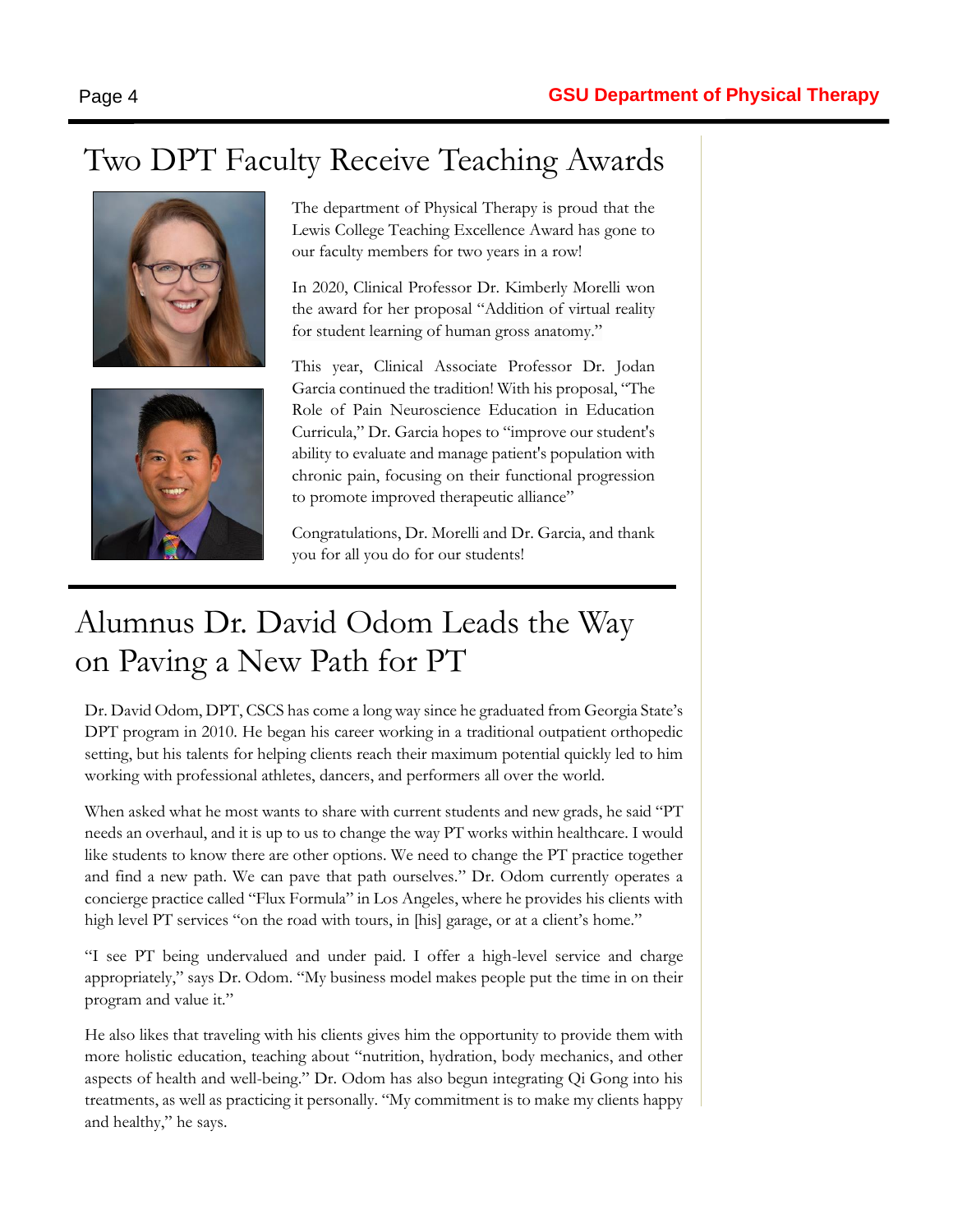### RESEARCH SPOTLIGHT

[CLICK HERE](https://lewis.gsu.edu/pt/pt-research-labs/research-publications/)  [FOR A FULL LIST](https://lewis.gsu.edu/pt/pt-research-labs/research-publications/)  [OF ALL FACULTY](https://lewis.gsu.edu/pt/pt-research-labs/research-publications/)  [PUBLICATIONS](https://lewis.gsu.edu/pt/pt-research-labs/research-publications/)  [AND](https://lewis.gsu.edu/pt/pt-research-labs/research-publications/)  [PRESENTATIONS](https://lewis.gsu.edu/pt/pt-research-labs/research-publications/)  [FROM 2021](https://lewis.gsu.edu/pt/pt-research-labs/research-publications/)



**[Facebook](http://www.facebook.com/gsu.pt) Instagram: [@georgia\\_state\\_dpt](https://www.instagram.com/georgia_state_dpt/)**

**[LinkedIn](https://www.linkedin.com/company/georgia-state-university-department-of-physical-therapy/)**

**#TheStateWay**

**#GSUDPT**

**Georgia State University** PO Box 4019 Atlanta, GA 30302

ph. 404-413-1100 *[physicaltherapy@gsu.edu](mailto:physicaltherapy@gsu.edu)*

### <span id="page-4-0"></span>DPT Students Participate in PT Day of Service

On August 28, 2021, many of our DPT students volunteered their time to help out our community on the PT Day of Service. At Booker T. Washington High School, our students helped set up a newly renovated sports medicine lab. Students also helped with landscaping improvements at D.M. Terrell High School and worked to clean up trash on GSU's downtown campus. We thank all of our students for their hard work and service!



# 2021 Alumni and Clinical Partner Awards

The PT department presented several awards at this year's White Coat Ceremony. The 2021 distinguished alumni award was presented to Class of 1972 alumna Jane DeLoach. Dr. Deborah Popielarcyzk, an alumna from the PT Class of 1975, received the Physical Therapy Recognition Award. Dr. David Buuck from the PT Class of 2016 received the Outstanding Clinical Educator Award. Tender Ones Physical Therapy Services was awarded the Outstanding Clinical Facility Award. Dr. David Smelser received the Marylou R. Barnes Endowed Faculty Award. The department was pleased to be able to recognize these distinguished clinicians, faculty, and clinical facilities!

## <span id="page-4-1"></span>Dr. Debbie Popielarczyk Funds New Lab and Research Fellowship with \$75K Gift

Dr. Debbie Popielarczyk, a 1975 graduate of the GSU PT program, and her husband John have recently pledged \$75,000 to Lewis College. A matching grant allowed 10% of the donation to go to the PT Alumni Scholarship Fund

\$25,000 of this donation will used to support the new biomechanics and exercise science lab in Student Center West, which will be named "The Debbie Proctor & John Popielarczyk Lab for Biomechanics" in honor of their gift.

The additional \$50,000 will establish the Proctor-Popielarczyk Physical Therapy Research Fellowship. It will encourage students to earn their terminal degrees in physical therapy and promote research by decreasing financial burdens on students. Recipients awarded the fellowship will receive a full tuition waiver and a \$2,000 stipend for the spring and fall semesters. Lewis College and the PT Department are so grateful to Dr. Popielarczyk and her husband John for their generous pledge!